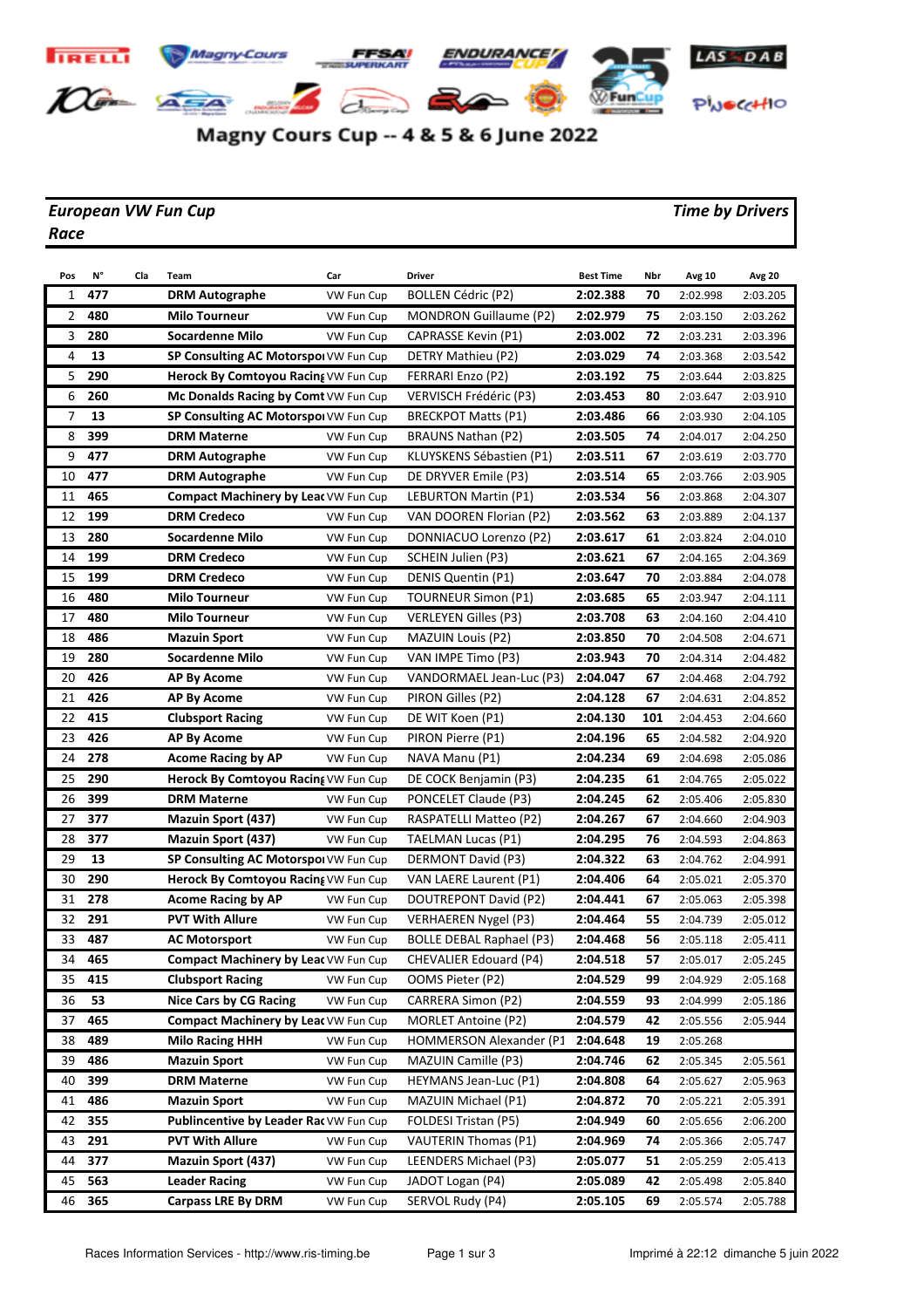| 47  | 465 | <b>Compact Machinery by Lear VW Fun Cup</b>   |            | DUPONT Benoit (P3)               | 2:05.119 | 46  | 2:05.624 | 2:05.787 |
|-----|-----|-----------------------------------------------|------------|----------------------------------|----------|-----|----------|----------|
| 48  | 500 | Pyrat By Acome                                | VW Fun Cup | TSAMERE Arnaud (P3)              | 2:05.165 | 53  | 2:05.735 | 2:06.101 |
| 49  | 500 | <b>Pyrat By Acome</b>                         | VW Fun Cup | NEVERS David (P2)                | 2:05.219 | 48  | 2:06.850 | 2:07.412 |
| 50  | 53  | <b>Nice Cars by CG Racing</b>                 | VW Fun Cup | <b>BOCQUET Frédéric (P1)</b>     | 2:05.221 | 82  | 2:05.607 | 2:05.820 |
| 51  | 114 | <b>Clubsport Racing</b>                       | VW Fun Cup | VANHENGEL Bram (P2)              | 2:05.253 | 103 | 2:05.947 | 2:06.191 |
| 52  | 283 | Allure Team                                   | VW Fun Cup | DE MIGUEL Julien (P4)            | 2:05.262 | 60  | 2:05.498 | 2:05.701 |
| 53  | 487 | <b>AC Motorsport</b>                          | VW Fun Cup | PIERARD Ralph (P4)               | 2:05.264 | 45  | 2:06.014 | 2:06.539 |
| 54  | 489 | <b>Milo Racing HHH</b>                        | VW Fun Cup | <b>HOMMERSON Marnix (P2)</b>     | 2:05.363 | 12  | 2:05.931 |          |
| 55  | 563 | <b>Leader Racing</b>                          | VW Fun Cup | PALMAERS Olivier (P3)            | 2:05.487 | 51  | 2:06.011 | 2:06.335 |
| 56  | 563 | <b>Leader Racing</b>                          | VW Fun Cup | <b>OUASSINI Hakim (P1)</b>       | 2:05.491 | 49  | 2:06.000 | 2:06.283 |
| 57  | 463 | M3M                                           | Fun Cup    | SOYEZ Axel (P1)                  | 2:05.495 | 74  | 2:05.662 | 2:05.919 |
| 58  | 114 | <b>Clubsport Racing</b>                       | VW Fun Cup | VANDEWALLE Philip (P1)           | 2:05.646 | 97  | 2:05.949 | 2:06.293 |
| 59  | 487 |                                               |            |                                  |          | 46  |          |          |
|     |     | <b>AC Motorsport</b>                          | VW Fun Cup | WINDELS Geert (P1)               | 2:05.662 |     | 2:06.494 | 2:06.935 |
| 60  | 260 | Mc Donalds Racing by Comt VW Fun Cup          |            | DETAVERNIER Angélique (P2        | 2:05.706 | 70  | 2:05.912 | 2:06.097 |
| 61  | 278 | <b>Acome Racing by AP</b>                     | VW Fun Cup | <b>MARECHAL Olivier (P3)</b>     | 2:05.786 | 62  | 2:06.132 | 2:06.497 |
| 62  | 463 | M3M                                           | Fun Cup    | SENTE Arthur (P2)                | 2:05.817 | 64  | 2:06.922 | 2:07.275 |
| 63  | 487 | <b>AC Motorsport</b>                          | VW Fun Cup | ARNAUDET Benoit (P2)             | 2:05.925 | 53  | 2:06.326 | 2:06.649 |
| 64  | 4   | 4 Fun By Acome                                | VW Fun Cup | DELHEZ Frédéric (P1)             | 2:05.954 | 65  | 2:06.433 | 2:06.777 |
| 65  | 4   | 4 Fun By Acome                                | VW Fun Cup | PENAT Olivier (P3)               | 2:06.102 | 75  | 2:07.270 | 2:08.200 |
| 66  | 284 | <b>Standwork by AC Motorspo VW Fun Cup</b>    |            | QUEDE Arnaud (P2)                | 2:06.353 | 99  | 2:06.768 | 2:07.022 |
| 67  | 217 | <b>Clubsport Racing</b>                       | VW Fun Cup | LISMONT Matisse (P2)             | 2:06.456 | 67  | 2:06.695 | 2:07.001 |
| 68  | 500 | <b>Pyrat By Acome</b>                         | VW Fun Cup | WEIL Xavier (P4)                 | 2:06.529 | 51  | 2:07.377 | 2:07.666 |
| 69  | 315 | Fun 4 Racers By Comtoyou VW Fun Cup           |            | TAQUET Frederic (P3)             | 2:06.821 | 56  | 2:07.508 | 2:07.934 |
| 70  | 316 | <b>Currus Racing</b>                          | VW Fun Cup | LANOE Loic (P2)                  | 2:06.851 | 53  | 2:07.123 | 2:07.328 |
| 71  | 4   | 4 Fun By Acome                                | VW Fun Cup | <b>CHARLIER Stéphane (P2)</b>    | 2:06.944 | 53  | 2:07.443 | 2:07.860 |
| 72  | 355 | <b>Publincentive by Leader Rac VW Fun Cup</b> |            | <b>DUPONT Benoit (P4)</b>        | 2:07.086 | 25  | 2:07.458 | 2:08.760 |
| 73  | 217 | <b>Clubsport Racing</b>                       | VW Fun Cup | BERTELS Olivier (P3)             | 2:07.180 | 62  | 2:07.577 | 2:07.943 |
| 74  | 291 | <b>PVT With Allure</b>                        | VW Fun Cup | <b>VERVISCH Gilles (P2)</b>      | 2:07.189 | 55  | 2:08.056 | 2:08.344 |
| 75  | 563 | <b>Leader Racing</b>                          | VW Fun Cup | DIEDERICKX Nathan (P2)           | 2:07.281 | 48  | 2:07.705 | 2:08.115 |
| 76  | 315 | Fun 4 Racers By Comtoyou VW Fun Cup           |            | BARA Geoffrey (P2)               | 2:07.346 | 62  | 2:07.844 | 2:08.163 |
| 77  | 19  | <b>AP Mecanic</b>                             | VW Fun Cup | PIAT Mickael (P2)                | 2:07.399 | 60  | 2:07.797 | 2:07.992 |
| 78  | 19  | <b>AP Mecanic</b>                             | VW Fun Cup | <b>BROCARD Germain (P1)</b>      | 2:07.406 | 67  | 2:07.795 | 2:08.037 |
| 79  | 315 | Fun 4 Racers By Comtoyou VW Fun Cup           |            | CAMARA Norbert (P1)              | 2:07.406 | 60  | 2:08.136 | 2:08.624 |
| 80  | 260 | Mc Donalds Racing by Comt VW Fun Cup          |            | <b>BOUILLON Francois (P1)</b>    | 2:07.646 | 48  | 2:08.900 | 2:09.420 |
| 81  | 500 | Pyrat By Acome                                | VW Fun Cup | <b>GUILLAUME Pierre-Andre (P</b> | 2:07.703 | 42  | 2:08.332 | 2:08.720 |
| 82  | 463 | МЗМ                                           | Fun Cup    | SENTE Frédéric (P3)              | 2:07.735 | 61  | 2:08.502 | 2:09.022 |
| 83  | 284 | Standwork by AC Motorspo VW Fun Cup           |            | MARTHOZ Christophe (P1)          | 2:07.746 | 99  | 2:08.079 | 2:08.243 |
| 84  | 365 | <b>Carpass LRE By DRM</b>                     | VW Fun Cup | DENIS Philippe (P2)              | 2:07.944 | 45  | 2:09.570 | 2:10.440 |
| 85  | 27  | <b>CG Racing</b>                              | VW Fun Cup | MOERENHOUT David (P1)            | 2:07.981 | 66  | 2:08.591 | 2:08.900 |
| 86  | 356 | Drive4Fun by Milo                             | VW Fun Cup | DETERME David (P2)               | 2:08.111 | 73  | 2:08.692 | 2:08.876 |
| 87  | 356 | Drive4Fun by Milo                             | VW Fun Cup | JUNGEN Sébastien (P1)            | 2:08.416 | 50  | 2:09.740 | 2:10.234 |
| 88  | 27  | <b>CG Racing</b>                              | VW Fun Cup | LAARISSI Soufiane (P3)           | 2:08.495 | 70  | 2:09.115 | 2:09.424 |
| 89  | 217 | <b>Clubsport Racing</b>                       | VW Fun Cup | PEETERS Tim (P1)                 | 2:08.552 | 63  | 2:09.178 | 2:09.454 |
| 90  | 316 | <b>Currus Racing</b>                          | VW Fun Cup | <b>AUBURTIN Pierre (P4)</b>      | 2:08.775 | 44  | 2:09.264 | 2:09.607 |
| 91  | 283 | <b>Allure Team</b>                            | VW Fun Cup | DOMINGUES Jorge (P3)             | 2:08.808 | 47  | 2:09.060 | 2:09.436 |
| 92  | 365 | <b>Carpass LRE By DRM</b>                     | VW Fun Cup | DE BRAEKELEER Edouard (P5        | 2:09.035 | 50  | 2:09.858 | 2:10.235 |
| 93  | 365 | <b>Carpass LRE By DRM</b>                     | VW Fun Cup | <b>COPPIETERS Miguel (P1)</b>    | 2:09.127 | 19  | 2:10.571 |          |
| 94  | 283 | <b>Allure Team</b>                            | VW Fun Cup | CROCI Philippe (P2)              | 2:09.386 | 44  | 2:11.187 | 2:11.879 |
| 95  | 356 | Drive4Fun by Milo                             | VW Fun Cup | <b>VILLERS Stephane (P3)</b>     | 2:09.595 | 41  | 2:10.565 | 2:11.669 |
| 96  | 316 | <b>Currus Racing</b>                          | VW Fun Cup | CRINQUANT Jonathan (P3)          | 2:09.907 | 34  | 2:10.574 | 2:11.372 |
| 97  | 316 | <b>Currus Racing</b>                          | VW Fun Cup | RENAUDIN Raphael (P1)            | 2:10.084 | 43  | 2:10.700 | 2:11.276 |
| 98  | 19  | <b>AP Mecanic</b>                             | VW Fun Cup | MESSMER Christian (P3)           | 2:10.190 | 57  | 2:11.494 | 2:12.047 |
| 99  | 254 | <b>VFC-DPW Racing</b>                         | VW Fun Cup | SNEPPE Davy (P1)                 | 2:10.198 | 48  | 2:11.257 | 2:12.405 |
| 100 | 355 | <b>Publincentive by Leader Rac VW Fun Cup</b> |            | BAUDET Olivier (P3)              | 2:10.477 | 35  | 2:11.651 | 2:12.446 |
| 101 | 254 | <b>VFC-DPW Racing</b>                         | VW Fun Cup | CLAEYS Steve (P2)                | 2:10.708 | 66  | 2:11.330 | 2:11.612 |
| 102 | 254 | <b>VFC-DPW Racing</b>                         | VW Fun Cup | LESCROART Michiel (P3)           | 2:10.988 | 74  | 2:11.841 | 2:12.301 |
| 103 | 356 | Drive4Fun by Milo                             | VW Fun Cup | NIVARLET Christophe (P4)         | 2:11.030 | 13  | 2:24.701 |          |
| 104 | 355 | <b>Publincentive by Leader Rac VW Fun Cup</b> |            | MAHY Jean-Michel (P2)            | 2:11.234 | 38  | 2:12.334 | 2:12.889 |